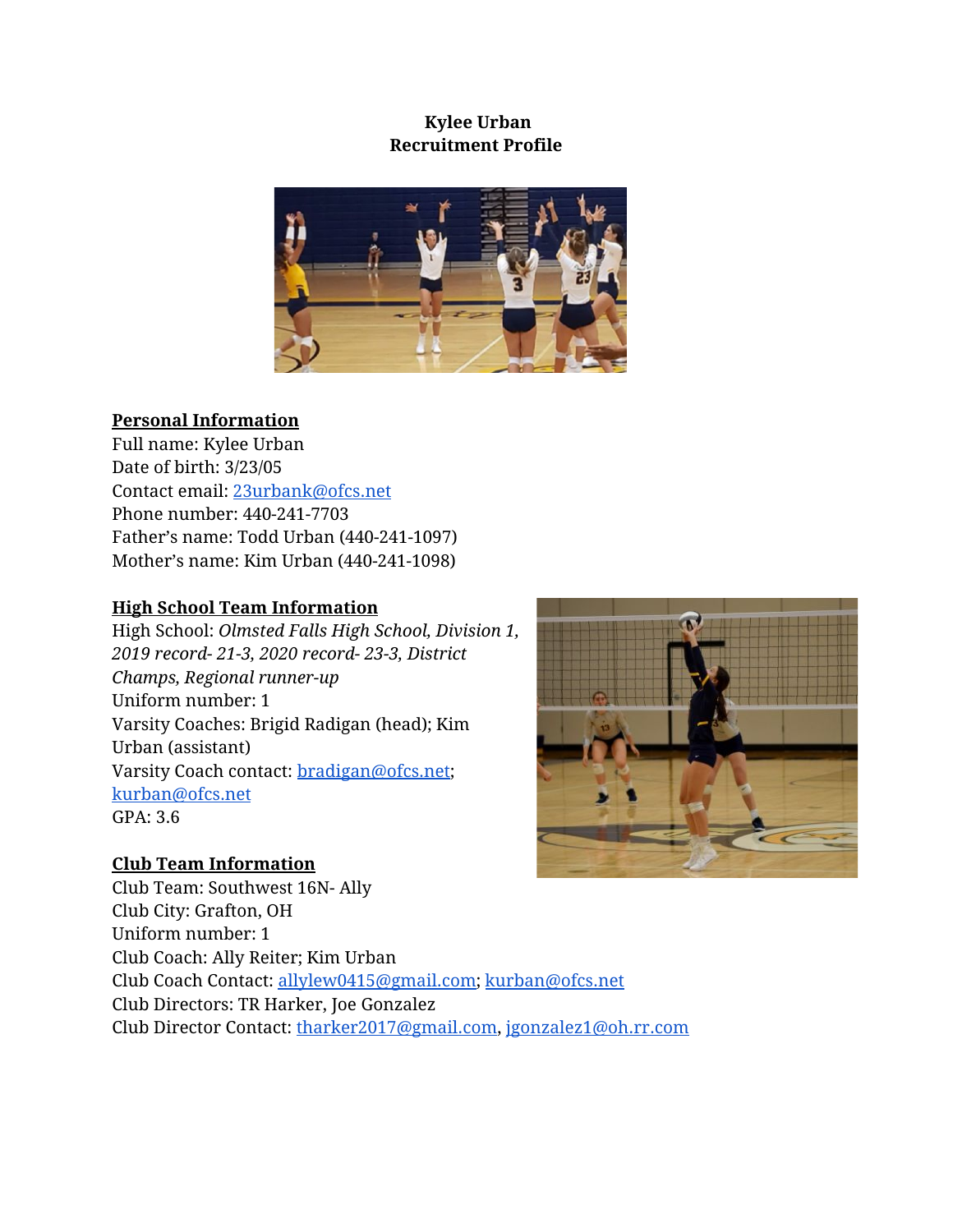#### **Athletic Information**

Position: Setter/OH (6 Rotation player) Dominant Hand: Right Height: 5'7" Standing Reach: 84.5" (7' .5") Standing Vertical: 24.5" (9'1") Approach Vertical: 26.5" (9'3")

#### **Athletic Awards**

*2020 (Varsity, Sophomore year):* Varsity letter First-Team Southwest Conference Second-Team All District Morning Journal Player of the Week Southwest Conference Player of the Week *2019 (Varsity, Freshman year):* Varsity letter Southwest Conference Honorable Mention Morning Journal Player of the Week Southwest Conference Player of the Week Underclassman of the Year Rising Stars OHVBCA game Southwest 13s, 14s, 15s, 16s Captain



# **High School Volleyball Stats: 2020- Varsity player, Sophomore season The team played a modified 6-2. Kylee played 6 rotations as an OH/Setter/DS.** Starts/sets played: 86/86 Kills: 319 (1st in conference) Kills/Set: 3.7 (1st in conference) Attempts: 850 Hitting Percentage: 28.2% Kill Percentage: 37.5% Aces: 58 (2nd in conference) Serve Percentage: 94.6% Digs: 227 Assists: (setting 2 rotations)- 209 Serve Receive: 3.5/set **2019- Varsity player, Freshman season The team played a modified 6-2. Kylee played 6 rotations as an OH/Setter/DS.** Starts/sets played: 77/77 Kills: 162